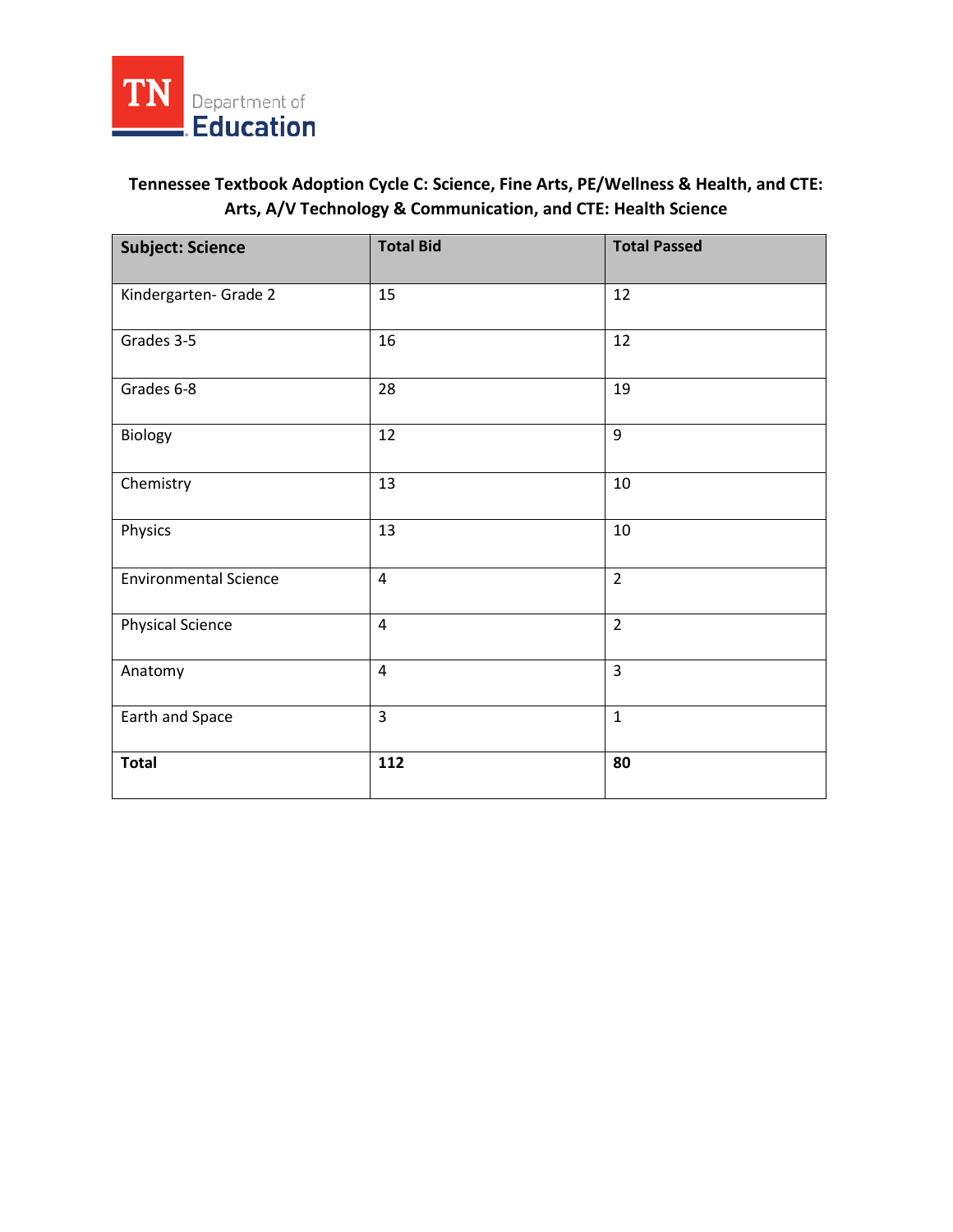

| <b>Subject: Fine Arts</b>                     | <b>Total Bid</b> | <b>Total Passed</b> |
|-----------------------------------------------|------------------|---------------------|
| General Music K- Grade 2                      | 3                | $\overline{3}$      |
| <b>General Music 3-5</b>                      | 3                | $\overline{3}$      |
| General Music 6-8                             | 6                | $\overline{3}$      |
| <b>General Music High School</b>              | $\mathbf{1}$     | $\mathbf{1}$        |
| <b>General Music Multiple Grades K-</b><br>12 | 14               | 14                  |
| Theatre                                       | $\overline{2}$   | $\overline{2}$      |
| Fine Arts K- Grade 2                          | 3                | $\overline{3}$      |
| Fine Arts Grades 3-5                          | 3                | $\overline{3}$      |
| Fine Arts Grades 6-8                          | 3                | $\overline{3}$      |
| Fine Arts High School                         | $\mathbf{1}$     | $\mathbf{1}$        |
| Art History                                   | $\mathbf{1}$     | $\mathbf 1$         |
| Visual Arts High School                       | 3                | $\overline{2}$      |
| Vocal Music 6-8                               | 3                | $\overline{3}$      |
| Vocal Music High School                       | $\overline{2}$   | $\overline{2}$      |
| <b>Total</b>                                  | 48               | 44                  |